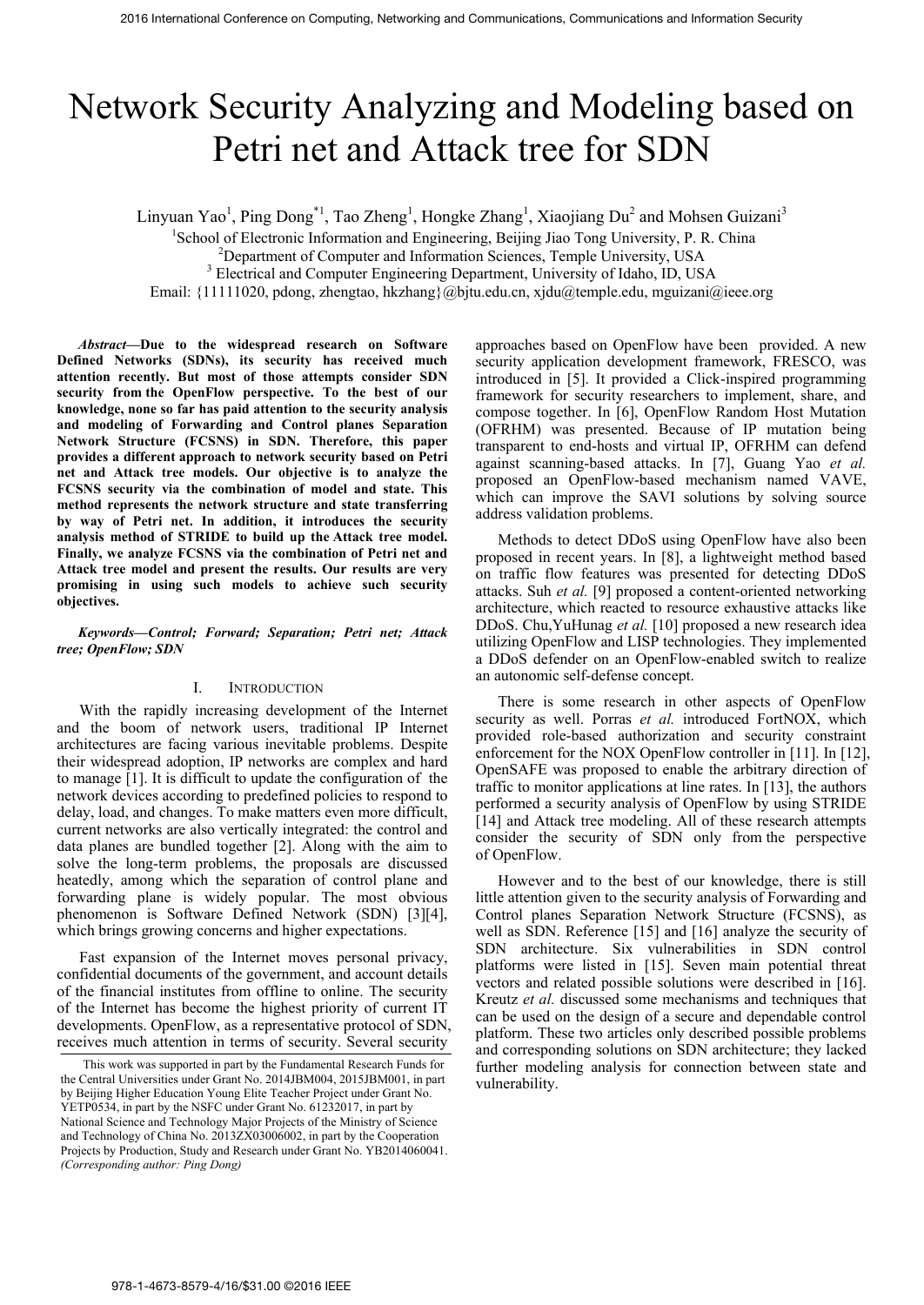Therefore, we provide an Approach of network security Analyzing and Modeling based on Petri net and Attack tree (AAMPA) to analyze the security of FCSNS via the combination of model and state. The major contributions are summarized as follows.

- Dividing the FCSNS structure into three parts as user access, data transmission, and control command distribution, and modeling in Petri net [17] for the three partitions to represent network structure and state transferring.
- Building up the Attack tree model [18] for the Place and Transition in Petri net by introducing the security analysis method of STRIDE.
- Analyzing the security of FCSNS via Petri net model and Attack tree model.

The rest of the paper is organized as follows: Section II gives a more detailed description of AAMPA. We present an explanation of AAMPA as SDN as an example in Section III. Finally, we conclude this paper in Section IV.

# II. DESCRIPTION OF PROPOSED AAMPA

This section provides a detailed explanation of AAMPA. AAMPA includes a total of four parts from the analysis of the network architecture to security analysis.

# *A. Design of network topology and Data Flow Diagram (DFD)*

The control and data planes are decoupled in FCSNS. First, we divide the network topology into two parts on the basis of control plane and forwarding plane. The control plane includes Administrator (A) and Controlling Device (CD). Terminal (T) and Forwarding Device (FD) are assigned to the forwarding plane. The topology is shown in Fig.1.



Fig. 1 Forwarding and Control planes Separation Network Structure

Next, we lay out the topology as the DFD [14]. Considering the scale and complexity of DFD, two FDs are appropriate for the analysis, which are each connected with one T in Fig.2. According to the features of DFD, Data Flow (DF), Transmission Channel (TC), and Trust Boundary (TB) are shown. DF1, 2, 3, 4 represent the DFs between A and CD, CD and FD, FD and FD, FD and T, respectively. There are two TBs, which are determined by three parts that access users, network, and administrator. TB1 is located between FD and T. TB2 is located between A and CD.



Fig. 2 Data Flow Diagram of FCSNS

# *B. Petri net modeling*

There are three basic active network states in FCSNS, which are user access, data transmission, and control command distribution. According to the partitions of TBs and states in FCSNS, we regulate Fig.1 into three connection modes, such as CD-FD-T, FD-T, A-CD-FD. For a better display of the network states, it is necessary to model the modes by Petri net. The modes demonstrate the entities, links, and states graphically and logically. The details about Petri net modeling will be shown in section III.

# *C. Security analysis and Attack tree modeling*

In this step, STRIDE (Spoofing, Tampering, Repudiation, Information disclosure, Denial of service, Elevation of privilege) is quoted to assist in analyzing the vulnerability of elements in FCSNS. Depending on the vulnerability, Attack tree models are built in combination with Petri net models in step B.

# *D. Relation and Summary*

We consider the Attack tree model and the Petri net model together to analyze the security of FCSNS. The purpose of this step is to make the connection between the attack source and the vulnerability source of elements from the perspective of the overall network structure, and provide the references for the security study.

# III. DETAILS ABOUT AAMPA BASED ON SDN

As a typical example of FCSNS, SDN has received much attention in recent years. SDN is defined with four pillars as described in [2]. 1) The control and data planes are decoupled;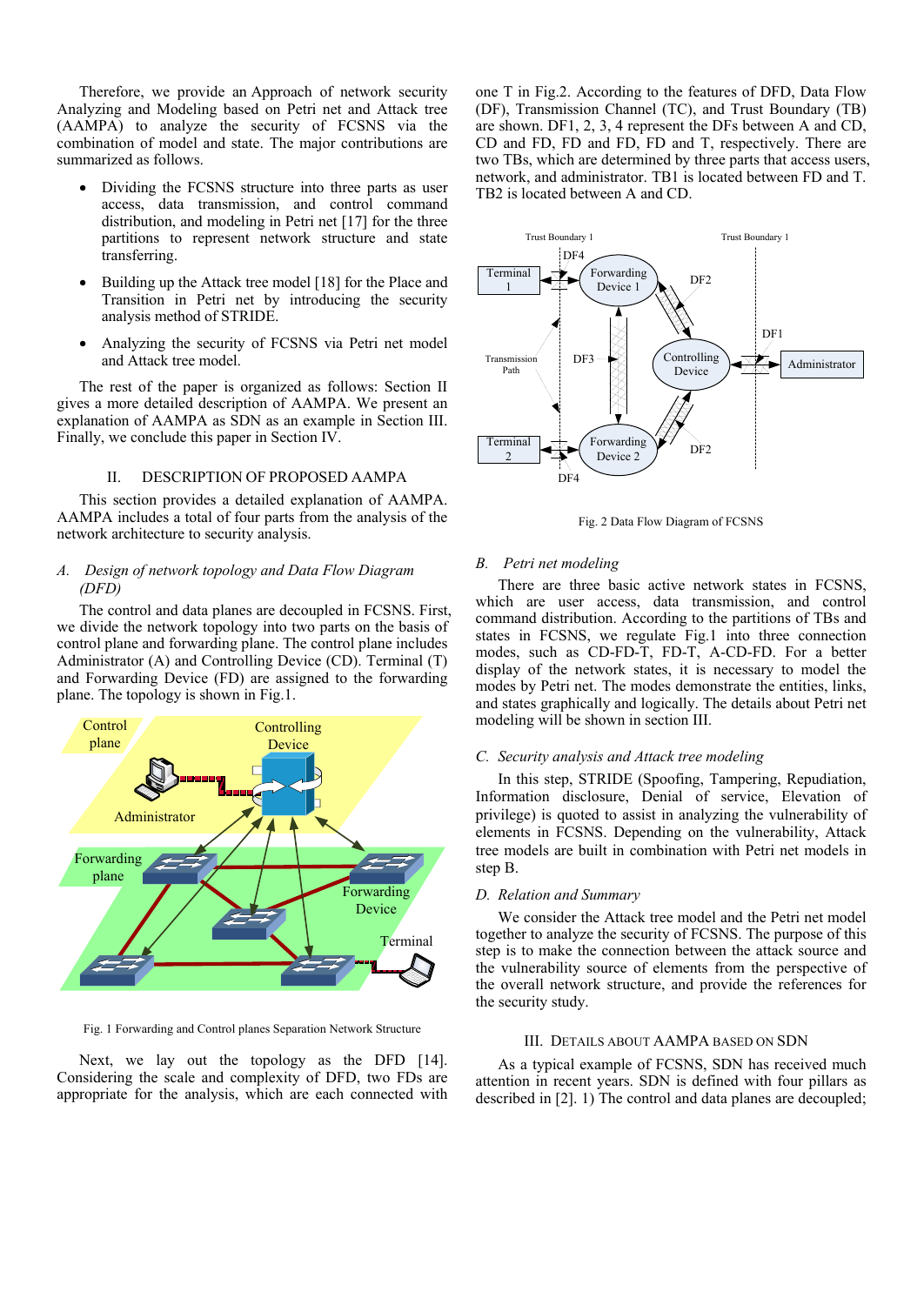2) Forwarding decision is based on the flow, instead of the destination; 3) Control logic is removed from a traditional router to an external entity, SDN controller, or NOS; and 4) The software applications running on top of the SDN controller are able to program the network. In consideration of the above four pillars, SDN is chosen to be used to specify AAMPA in this section.

### *A. Design of network topology and DFD*

Fig.1 shows the generalization of FCSNS. In actual discussion, we replace CD and FD with Controller (C) and Switch (S), respectively. The number of C and S is set to 1 and 2.

### *B. Petri net modeling*



Fig. 3 User access

As described in step B of Section II, Fig.2 is divided into three connection modes, dependent on user access, data transmission, and control command distribution in Fig.3, Fig.4, and Fig.5. There are 2 diagrams within Fig.3, Fig.4, and Fig.5, which are represented by way of Petri net in order to make a more vivid state. Diagram (a) presents a top-level architecture composition, while diagram (b) is a more detailed state of (a). For further attack analysis in the next step, some specific abbreviations of the key aspects are given in the diagram. OpenFlow is the reference of the information as the instruction as shown in TABLE I. TABLE II shows the descriptions about Place and Transition which are two basic elements required in Petri net [17].

Fig.3 shows the Petri net model of user access. User access is the message-forwarding process of entities during a new Terminal accessing the network. If the Terminal is connected to the network by Switch 1 for the first time (<ter> sent from P19 to Switch 1), Switch 1 will report the network change (<OF,<ter>>) to the Controller (through T9). After receiving the message from Switch 1, the Controller will make a decision about certification for Terminal and send the control message ( $\le$ OF $\ge$ ) to Switch 1, 2 (through T10). This process includes 3 entities, Terminal, Switch and Controller.



Fig. 4 Data transmission

The data transmission shows the state of data transmissions between two Terminals in Fig.4. The state is based on Terminal 1, 2 getting the certifications from the Controller successfully. When a user of Terminal 1 or 2 wants to get some information from Terminal 2 or 1, the user will send a command to Terminal 1 or 2 ( $\leq$ cmd1 or 2> by P0 or P00). Because Switch 1, 2 know how to forward the message from Terminal 1, 2 ( $\leq$ mes1/2 $>$ ), Switch 1, 2 will receive and forward the message to the next Switch 2, 1 (through T3, 4) or Terminal 1, 2 (through T1, 2, 5, 6). The Terminal and Switch should exist in this part.



Fig. 5 Control command distribution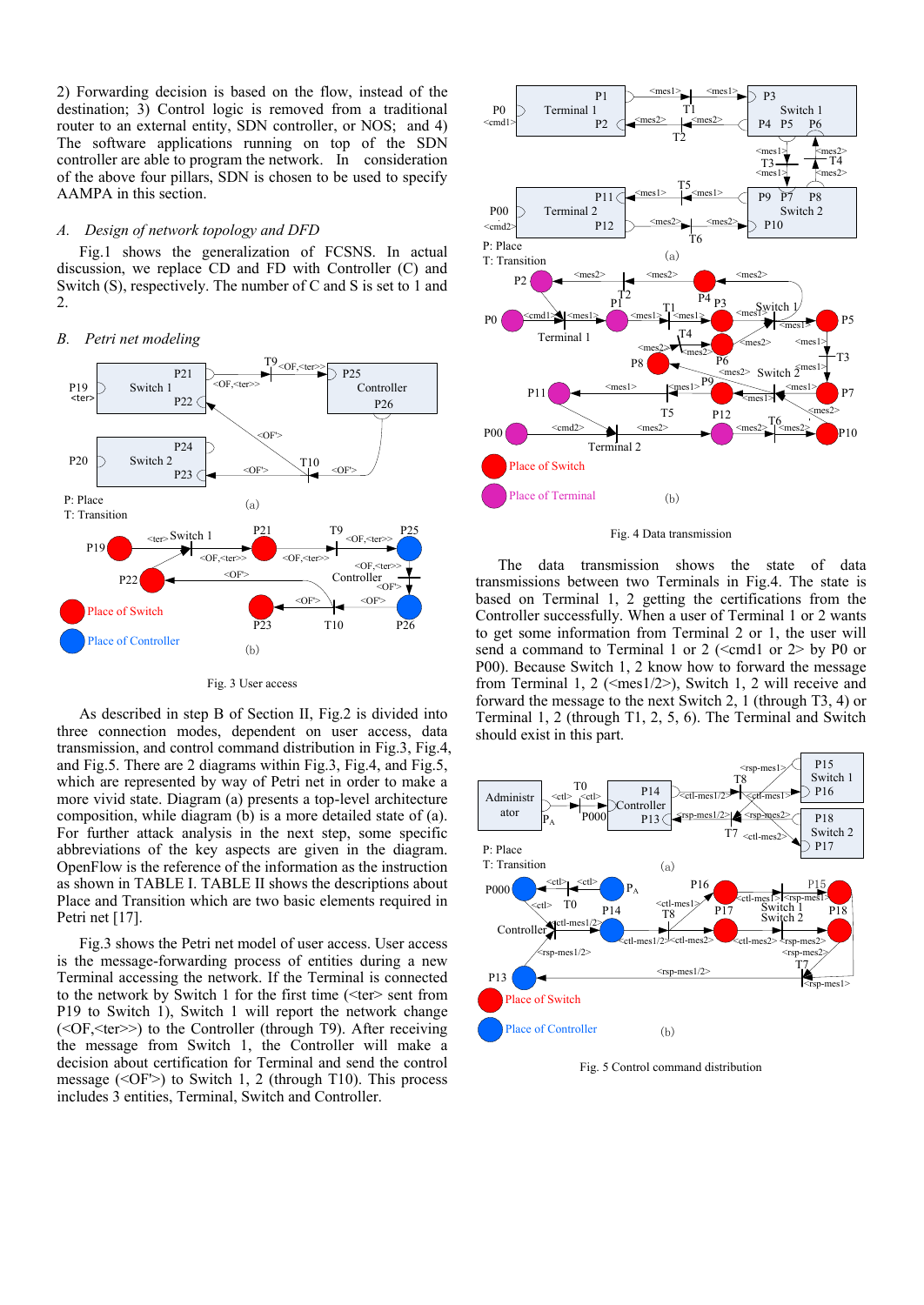Control command distribution in Fig.5 is used to demonstrate that if Administrator operates Controller  $\langle \langle ct| \rangle$ by P000), Controller will send the command to Switch or inform Switch to update the version of software, and so on  $(<$ ctl-mes $1/2$ > through T8). The response  $(<$ rsp-mes $1/2$ >) will be sent to Controller (through T7) after Switch 1, 2 process the message. The whole process is completed between Administrator, Controller and Switch, therefore there is no Terminal in Fig.5.

| TABLE I. VARIABLES IN FIG.3,4,5 |
|---------------------------------|
|                                 |

| Variable         | <b>Description</b>                        |  |  |  |  |
|------------------|-------------------------------------------|--|--|--|--|
| ter              | Terminal information                      |  |  |  |  |
| OF               | OpenFlow head message                     |  |  |  |  |
| OF               | OpenFlow actions                          |  |  |  |  |
| cmd1/2           | User command 1 and 2                      |  |  |  |  |
| mes 1/2          | Terminal 1 message and Terminal 2 message |  |  |  |  |
| ctl              | Control command                           |  |  |  |  |
| $ctl$ -mes $1/2$ | Control message 1 and 2                   |  |  |  |  |
| $rsp-mes1/2$     | Response message 1 and 2                  |  |  |  |  |

| Place                                                  | <b>Description</b>                                                |                                 | Place |                                   | <b>Description</b> |                                                            |  |
|--------------------------------------------------------|-------------------------------------------------------------------|---------------------------------|-------|-----------------------------------|--------------------|------------------------------------------------------------|--|
| P()                                                    | User 1 command<br>message                                         |                                 |       | P <sub>15</sub>                   |                    | Response message 1                                         |  |
| <b>P00</b>                                             | User 2 command<br>message                                         |                                 |       | P <sub>16</sub>                   | Control message 1  |                                                            |  |
| P <sub>000</sub>                                       | Administrator control<br>message                                  |                                 |       | P <sub>17</sub>                   |                    | Control message 2                                          |  |
| P1, P3, P9,<br>P11, P5, P7                             | Terminal 1 message                                                |                                 |       | P <sub>18</sub>                   |                    | Response message 2                                         |  |
| P <sub>2</sub> , P <sub>4</sub><br>P10, P6,<br>P8, P12 |                                                                   | Terminal 2 message              |       | P <sub>19</sub>                   |                    | Terminal 1 access<br>request                               |  |
| P <sub>13</sub>                                        |                                                                   | Response message<br>$1$ and $2$ |       | P <sub>21</sub> , P <sub>25</sub> |                    | Terminal 1 access request<br>with OpenFlow head<br>message |  |
| P <sub>14</sub>                                        |                                                                   | Control message 1<br>and 2      |       | P22, P23,<br>P <sub>26</sub>      |                    | OpenFlow decision to<br>Terminal 1 access request          |  |
| Transi<br>tion                                         |                                                                   |                                 |       | <b>Transi</b><br>tion             |                    |                                                            |  |
| T1, T3,<br><b>T5</b>                                   | Transmit $\leq$ mes $1$ > to<br>Switch 1, Switch 2,<br>Terminal 2 |                                 |       | T <sub>8</sub>                    |                    | Transmit $\leq$ rsp-mes $1/2$<br>to Controller             |  |
| T <sub>2</sub> , T <sub>4</sub> ,<br>T6                | Transmit $\leq$ mes $2$ >to<br>Switch 2, Switch 1,<br>Terminal 1  |                                 |       | T <sub>9</sub>                    |                    | Transmit <of, <ter="">&gt;<br/>to Controller</of,>         |  |
| T7                                                     | Transmit <ctl-mes1><br/>and 2 to Switch 1 and 2</ctl-mes1>        |                                 |       | T10                               |                    | Transmit <of'> to<br/>Switch 1 and 2</of'>                 |  |

TABLE II. LEGENDS FOR FIG. 3, 4, 5

## *C. Security analysis and Attack tree modeling*

In this step, STRIDE method is quoted to be combined with the three connection modes in the second step to create Attack tree model based on SDN. Before using STRIDE, we need to extract the four elements from the research system, namely data flow, entity, data storage and process, and then make an analysis for the six security threats centered on the elements. The security and process of data storage are mostly influenced by the design of the software itself, instead of network structure, in most systems. However, the vulnerabilities related to the architecture are the entity and data flow among all the factors. As far as the main purpose of FCSNS in this paper, the analysis will be oriented as the entity and data flow.

TABLE III lists the details of each element and the potential relative attacks.



Attack tree model describes attacks towards any system as a logical function of atomic attacks. A successful security breach due to a cyber attack is called an attack goal. Successive subordinate security breaches are called attack subgoals. The sub-goals can be broken down further to successive events called atomic attacks. The atomic attacks and attack sub-goals are connected to the attack goal using "AND/OR" nodes. Conventional Attack tree formulation uses "AND/OR" nodes to represent attack sub-goals. For lack of space, we represent the Attack tree modes for DF2 in Fig.6 and A in Fig.7, instead of each element described in TABLE III.

Fig.6 shows an Attack tree with the "Denial of Service for DF2' and 'Information Disclosure of DF2' attack goals colored in red. As one of the attacks for DF2, Tampering attack, colored in green, is one of the sub-goals in this model. The other sub-goal is "Attack in T7, T8, T9, T10". From the figure, we can find ten kinds of atomic attacks colored in black. For DF2, there are three main attack types, Denial of service, Tampering, and Information disclosure. Among them, Denial of service is the most easily accomplished. Any of the nine atomic attacks will lead to Denial of service. Information disclosure is much harder than the other ones; the attackers will have to accomplish setting up an agent if they want to disclose the information.